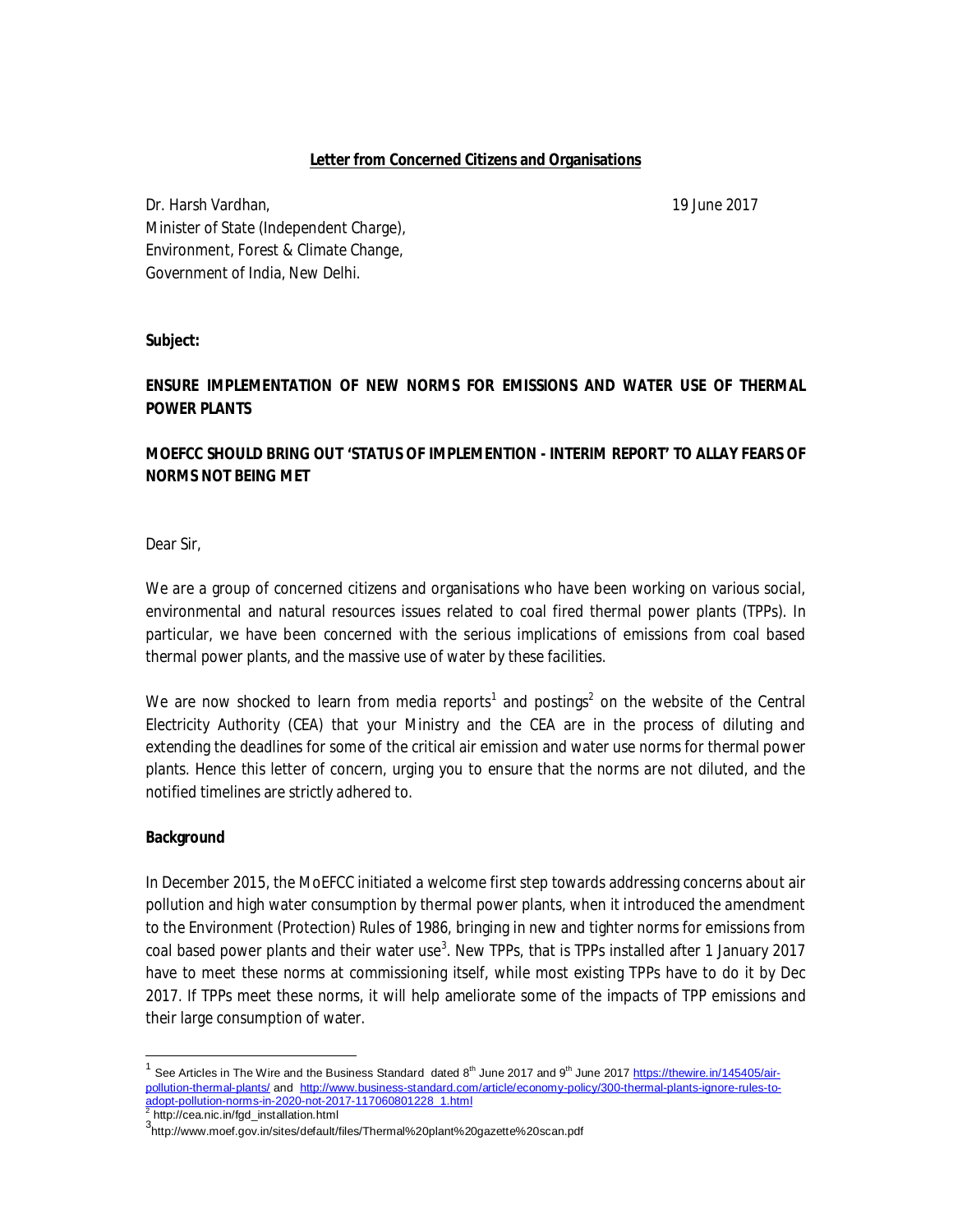### **Reports hinting at dilution and extension cause for concern**

Given this, reports, like those mentioned above, of the emission and water standards introduced in 2015 being diluted, or them being delayed are a cause of concern. In fact, even earlier there have been reports hinting at this.

Shri Ravindra Kumar Verma, chief of CEA, has reportedly said<sup>4</sup>, "Completely meeting requirements of revised environmental norms by December 2017 may not be feasible." Piyush Goyal, the power minister, told the Financial Times that the country's coal power stations, three-quarters of which are owned by the government, "will take some more time" to upgrade their technology and cut emissions<sup>5</sup>. Such reports have been appearing in the press from time to time, and such expectations are being expressed even in some conferences and workshops<sup>6</sup>.

In this context, we appreciate the statement<sup>7</sup> made by Shri Dave, the then Minister for Environment, Forests and Climate Change, in the Lok Sabha on 28 March 2017 that "The revised emission standards for Thermal Power Plants were notified with respect to Particulate Matter (PM), SO2, NOx, Mercury (Hg) and water consumption on 7th December, 2015 and shall come into force from 6th December, 2017." This is an important message that the timeline for meeting the new standards has not changed.

However, given the extent of reports in the press, at conferences, and with many raising concerns about "genuine problems", it is important that the MoEFCC comes out with a more unambiguous, clearer statement that the norms shall not be diluted nor the timeline extended.

#### **Need for an interim status report**

-

Meanwhile, another part of the above mentioned statement in the Lok Sabha, that "An assessment in respect of level of implementation is due only after these standards come into effect" gives some cause for concern. One reason for the concern is that this statement creates the false impression that none of the standards have come into effect as yet. This is not correct, since the norms are already in effect for power plants that are installed after 1 Jan 2017, and these plants have to meet the norms of emissions, water use and zero waste water discharge right on commissioning.

We would like to highlight that there are 9 new units that have come online during January to March 2017. It is important that the compliance of these plants to the new standards be assessed and made public. This is particularly necessary because some of these plants would have been under construction when the new norms were notified, and the notification required such underconstruction plants also to adhere to the norms. Hence, a status report on whether these plants are compliant with the new norms and are maintaining emissions and water use within the given limits

<https://www.ft.com/content/18268438-2e3e-11e7-9555-23ef563ecf9a>

<sup>4&</sup>lt;br><http://indianexpress.com/article/india/green-norms-unmet-thermal-plants-get-more-time-and-lower-standards-ntpc-4514946/><br>5 http://innu: ft.com/content/19269429\_2020\_1107\_0EEE\_22ofE62.cofOc

<sup>6</sup> For example, Conference on Environmental Compliance for TPPs at Hotel Pride Plaza Aerocity, New Delhi 23 Dec 2017,

Organized by Deesha Power Response of Minister Of State (Independent Charge) For Environment, Forest And Climate Change (Shri Anil Madhav Dave), to Unstarred Question No. 4274, Answered on 28.03.17 in Lok Sabha.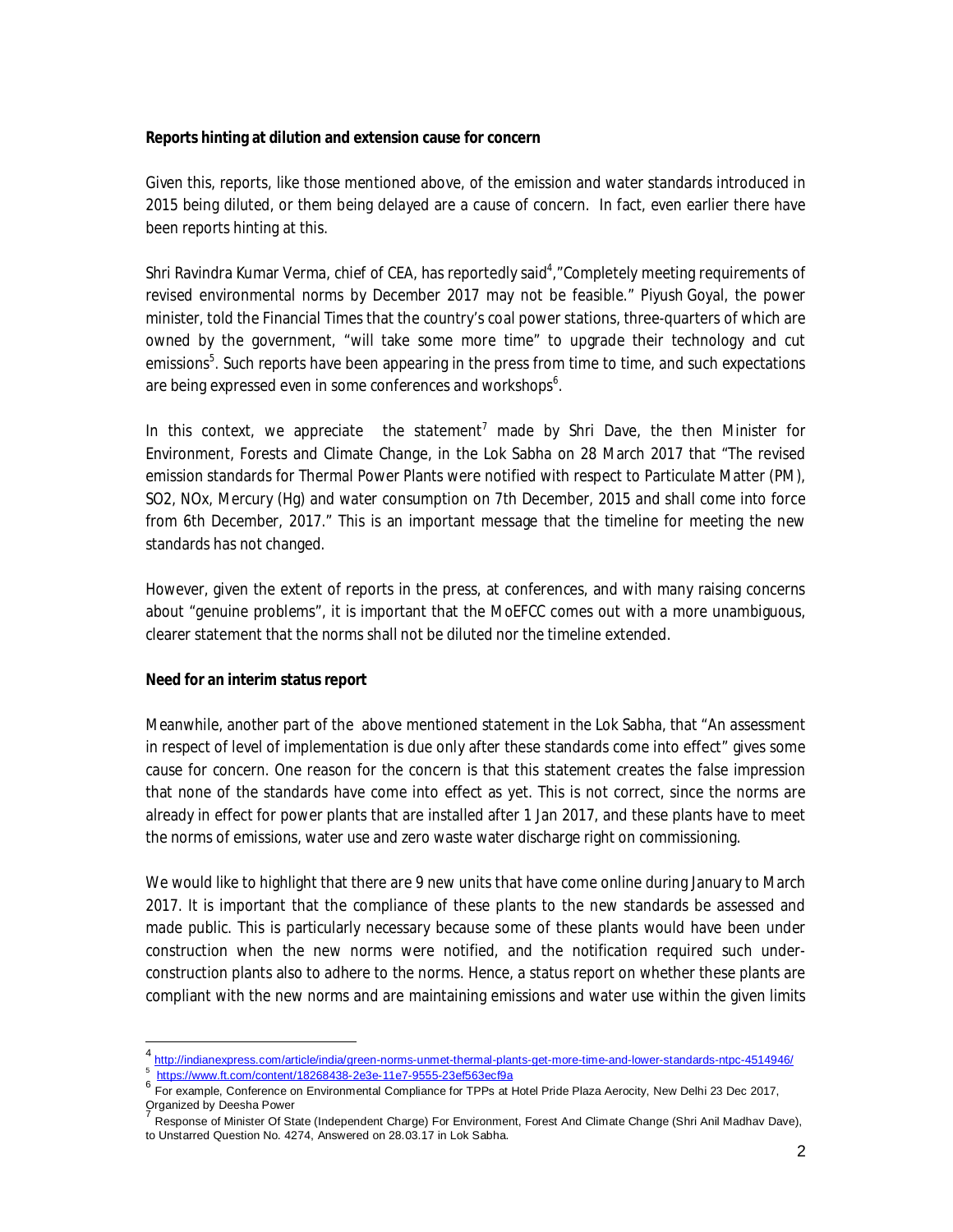is necessary. Such a report needs to be prepared right away to help understand the status of the implementation of the norms and to ensure their effective application.

The second reason why the above statement is a cause for concern is that such an approach deferring an assessment of implementation of the norms till the deadline of Dec 2017 - may itself lead to lack of proper implementation of the norms within the due date as it implies total inaction and complete lack of monitoring by the MoEFCC till Dec 2017.

The important issue here is that meeting these norms for emissions and for water consumption is going to require significant retrofits for many TPPs, the nature and extent of which would vary case by case. Such retrofits have a fair bit of lead time, and to ensure that the TPPs are ready to meet the new standards by Dec 2017 means that the process of planning, designing, ordering and erection of these retrofits/ equipment should be well on its course by now. It is imperative that the MoEFCC is seized of the status of this roll-out, else it, and the country, would be in for a rude surprise by Dec 2017 if it is found that many of the TPPs have not initiated such retrofits and other actions, or have initiated them too late. In that case, the MoEFCC and the country will find a *fait accompli* situation on hand, where there may be little choice left but to extend the deadline and/or dilute the norms.

The Proceedings<sup>8</sup> of a stakeholder conference on *New Environmental Norms For The Power Sector* organized by the Centre for Science and Environment in Sept 2016 had noted that "…little progress has been made over the last nine months during which pre-execution work (need assessment, cost estimates and tariff application) could have easily been done." If even pre-execution work was not in place by Sept 2016, there are serious doubts about the preparatory work and the actual roll-out being on track.

To avoid such a situation of *fait accompli* in Dec 2017, it is necessary that the MoEFCC monitor on an ongoing basis the progress of the roll-out of TPP actions to meet the new norms. This would help give early-warning signals if some TPPs are likely to miss the targets, and also help these TPPs address the situation. Such monitoring can be based on self-reporting by the industries and monitoring by MoEFCC. In any case, this is not anything different from the standard practice of regular compliance monitoring reports by TPPs.

We therefore urge that the MoEFCC immediately initiate action to put together, and make public an interim status report on the implementation status of these norms.

This is will not only convey clearly to the TPPs that the MoEFCC is serious about the implementation of the norms in the given time period, will put to rest all reports that from time to time raise the issues that "standards are going to be diluted, timelines are to be extended" but will also help identify issues that may likely delay the implementation of the norms for specific TPPs and help take corrective action.

## **Conclusion: Actions Urged From the Ministry**

-

<sup>8</sup> <http://cseindia.org/userfiles/new-environmental-norms-report.pdf>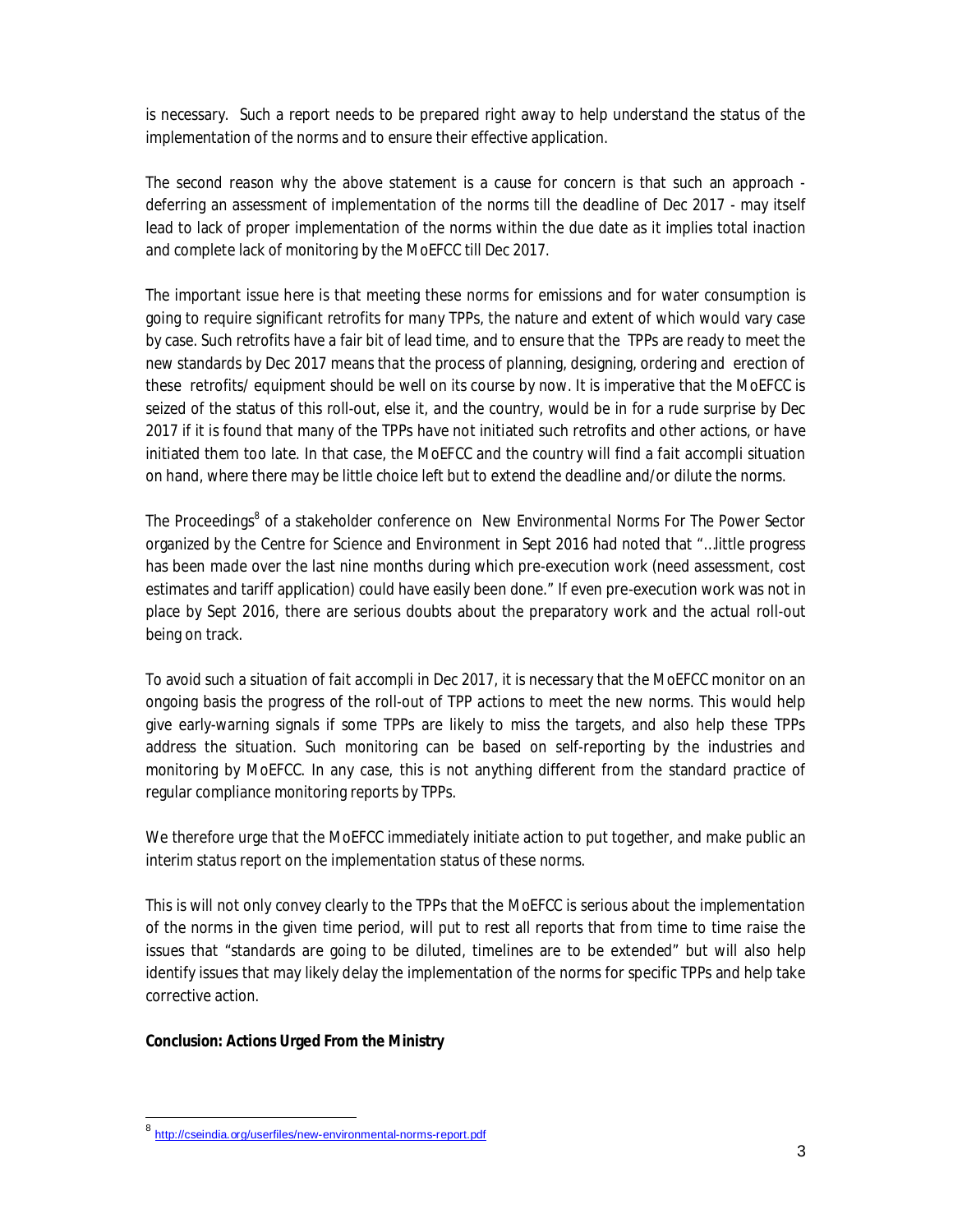In sum, we urge you to help put to rest all doubts that the new norms will be implemented in full, and in the given deadline, by:

- 1. Issuing an unambiguous, clear statement that the norms shall not be diluted nor the timeline extended.
- 2. Bringing out an interim status report of the roll-out of the norms by all the TPPs. This status report should have two parts. One, covering compliance by the TPPs already commissioned after 1 Jan 2017 where the norms are applicable right away, and another, covering the status of roll-out for the existing TPPs which have till Dec 2017 to meet the norms
- 3. MoEFCC issuing clear guidelines to all the under construction TPPs stating that they will have to implement the new norms before coming online.

With thanks and regards,

- 1. E A S Sarma, Former Union Power Secretary
- 2. Bittu Sahgal, Editor, Sanctuary Asia
- 3. Ramesh Agarwal, Jan Chetna, Raigarh, Chhattisgarh
- 4. Ravi Rebbapragada, Chair Person, mines,minerals & People
- 5. Ashok Shrimali, Secretary General, mines,minerals & People
- 6. Manoj Misra, Yamuna Jiye Abhiyaan, Delhi / Bhopal
- 7. Sreedhar, Environics Trust
- 8. Alok Shukla, Chhatisgarh Bachao Andolan, Raipur
- 9. Himanshu Thakkar, SANDRP, Delhi.
- 10. Shweta Narayan, Community Environmental Monitoring, Chennai
- 11. Ekta Shekhar, Whistle Blower Trust, Varanasi, Uttar Pradesh.
- 12. Rinchin, Dalit Adivasi Majdoor Sangathan, Raigarh, Chhatisgarh
- 13. Forum for Policy Dialogue on Water Conflicts in India
- 14. Sudha Bharadwaj, General Secretary, Chhattisgarh PUCL
- 15. Pooja Kumar, Coastal Resource Centre, Chennai
- 16. Nityanand Jayaraman, Vettiver Collective, Chennai
- 17. Babu Rao Kalapala, Scientist, Hyderabad
- 18. Soumya Dutta, Bharat Jan Vigyan Jatha & Beyond Copenhagen Collective
- 19. Kishor Rithe, President, Satpuda Foundation
- 20. Joe Athialy, Centre for Financial Accountability, New Delhi
- 21. Aruna Chandrasekhar, Independent journalist and researcher
- 22. Shamarukh Mehra, Silicosis Peedit Sangh, Barwani (M.P.)
- 23. Shankar Sharma, Power Policy Analyst, Mysore
- 24. Dr. Bhamy V Shenoy, Mysore.
- 25. K. J. Joy, SOPPECOM, Pune
- 26. Reecha Upadhyay, Help Delhi Breathe, Delhi
- 27. Latha Anantha and S.P.Ravi, River Research Centre and Chalakudy Puzha Samrakshana Samithi, Kerala
- 28. Vikrant Tongad, Social Action For Forest & Environment (SAFE), Noida, U.P.
- 29. Neha Bhadbhade, SOPPECOM,Pune
- 30. S K Tripathy, Omkar Sewa Samiti, Amethi
- 31. Dr Prabhakar Singh, Vikas Path Sewa Santhan, Chitrakoot